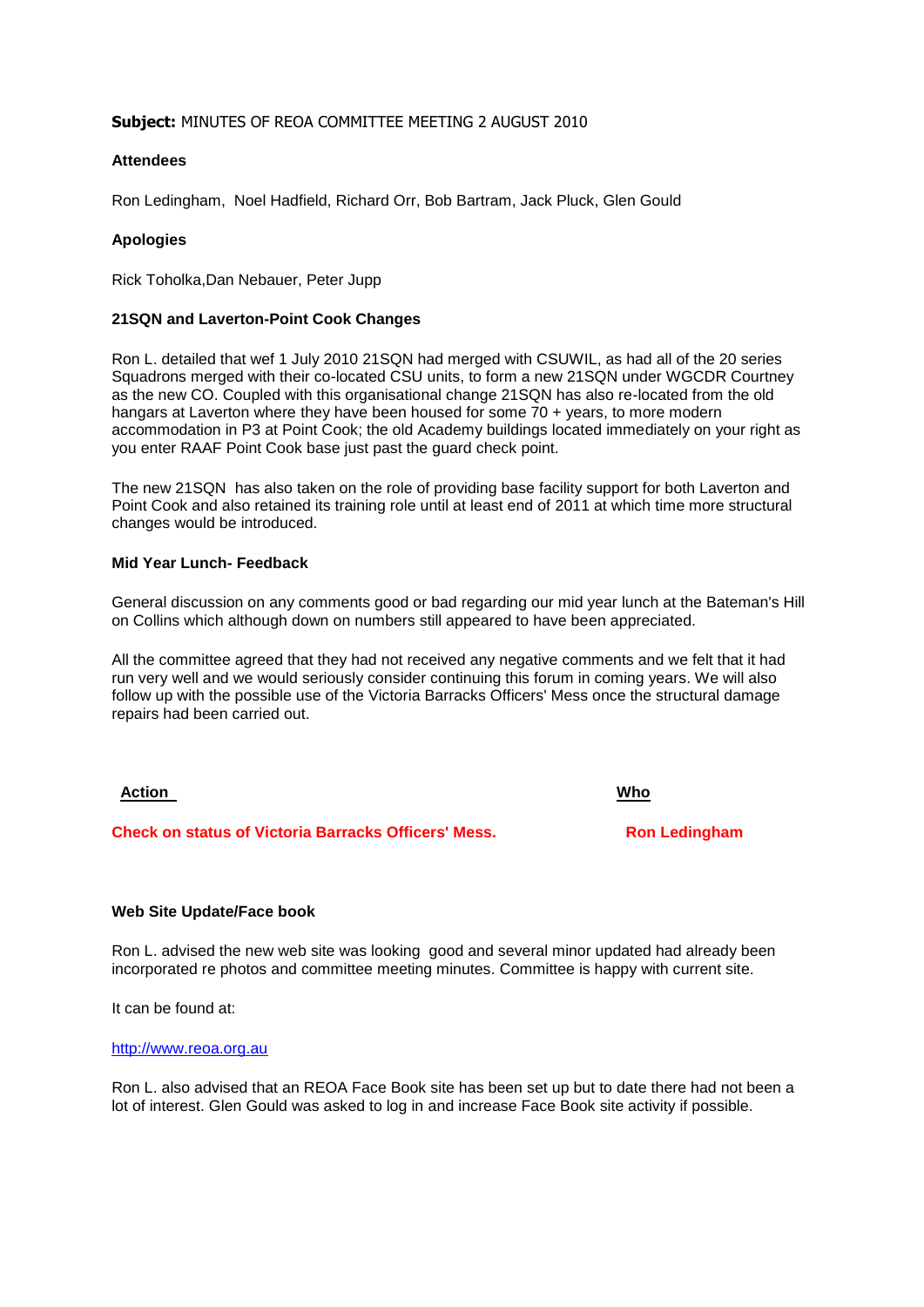The REOA Face Book can be reached via the link below:

[http://www.facebook.com/tos.php?api\\_key=8367cb6bad57cee2989d8c35811d5fb8&next=http%3A](http://www.facebook.com/tos.php?api_key=8367cb6bad57cee2989d8c35811d5fb8&next=http%3A%2F%2Feisabainyo.net%2Ffacebook%2Frecipe_of_the_day%2F&display=page&canvas&locale=en_US#!/pages/RAAF-ENGINEER-OFFICERS-ASSOCIATION-REOA/124464537570488?ref=ts) [%2F%2Feisabainyo.net%2Ffacebook%2Frecipe\\_of\\_the\\_day%2F&display=page&canvas&locale=en\\_U](http://www.facebook.com/tos.php?api_key=8367cb6bad57cee2989d8c35811d5fb8&next=http%3A%2F%2Feisabainyo.net%2Ffacebook%2Frecipe_of_the_day%2F&display=page&canvas&locale=en_US#!/pages/RAAF-ENGINEER-OFFICERS-ASSOCIATION-REOA/124464537570488?ref=ts) [S#!/pages/RAAF-ENGINEER-OFFICERS-ASSOCIATION-REOA/124464537570488?ref=ts](http://www.facebook.com/tos.php?api_key=8367cb6bad57cee2989d8c35811d5fb8&next=http%3A%2F%2Feisabainyo.net%2Ffacebook%2Frecipe_of_the_day%2F&display=page&canvas&locale=en_US#!/pages/RAAF-ENGINEER-OFFICERS-ASSOCIATION-REOA/124464537570488?ref=ts)

| <b>Action</b>                                             | Who                  |
|-----------------------------------------------------------|----------------------|
| Pass REOA Face Book link to Glen Gould.                   | <b>Ron Ledingham</b> |
| <b>Glen Gould to activate interest in Face Book site.</b> | <b>Glen Gould</b>    |

## **Correspondence In/Out**

Noel Hadfield there was one new correspondence which required the attention of the committee.A suggestion was received that REOA funding may be used to make a donation to the current campaign to increase the indexation of DFRDB pensions. The committee agreed that although we unanimously agree that the current campaign is very strongly supported it was not appropriate to use the very limited REOA funds for this purpose. However, should individual members like to make a personal contribution to support this very worthwhile activity then we would encourage it.

# **REOA Financials**

Our treasurer, Richard Orr advised that we have the princely sum of \$1,727.05 in our bank accounts which is more than we have had for some time. Not sure what we have done right but satisfying to know that we are liquid.

### **Other Business**

**2. End of Year Functions**

### **1. Family visit to RAAF Museum Point Cook**

The committee agreed that a family visit to Point Cook to inspect the box kite project with Ron Gretton, tour of the RAAF Museum, flying display with catering for lunch would be well supported.

Approval has already been obtained to make use of the old Officers' Mess or the Cadet Annex both at Point Cook and a local catering company has been initially engaged subject to confirmation. The visit is planed for Sunday 17 October 2010.

| <b>Action</b>                                                          | Who                  |
|------------------------------------------------------------------------|----------------------|
| <b>Canvas interest in a family day visit to RAAF Museum Point Cook</b> |                      |
| via the REOA email account DL.                                         | <b>Noel Hadfield</b> |
| Follow up re catering, approvals, security, etc.                       | <b>Ron Ledingham</b> |